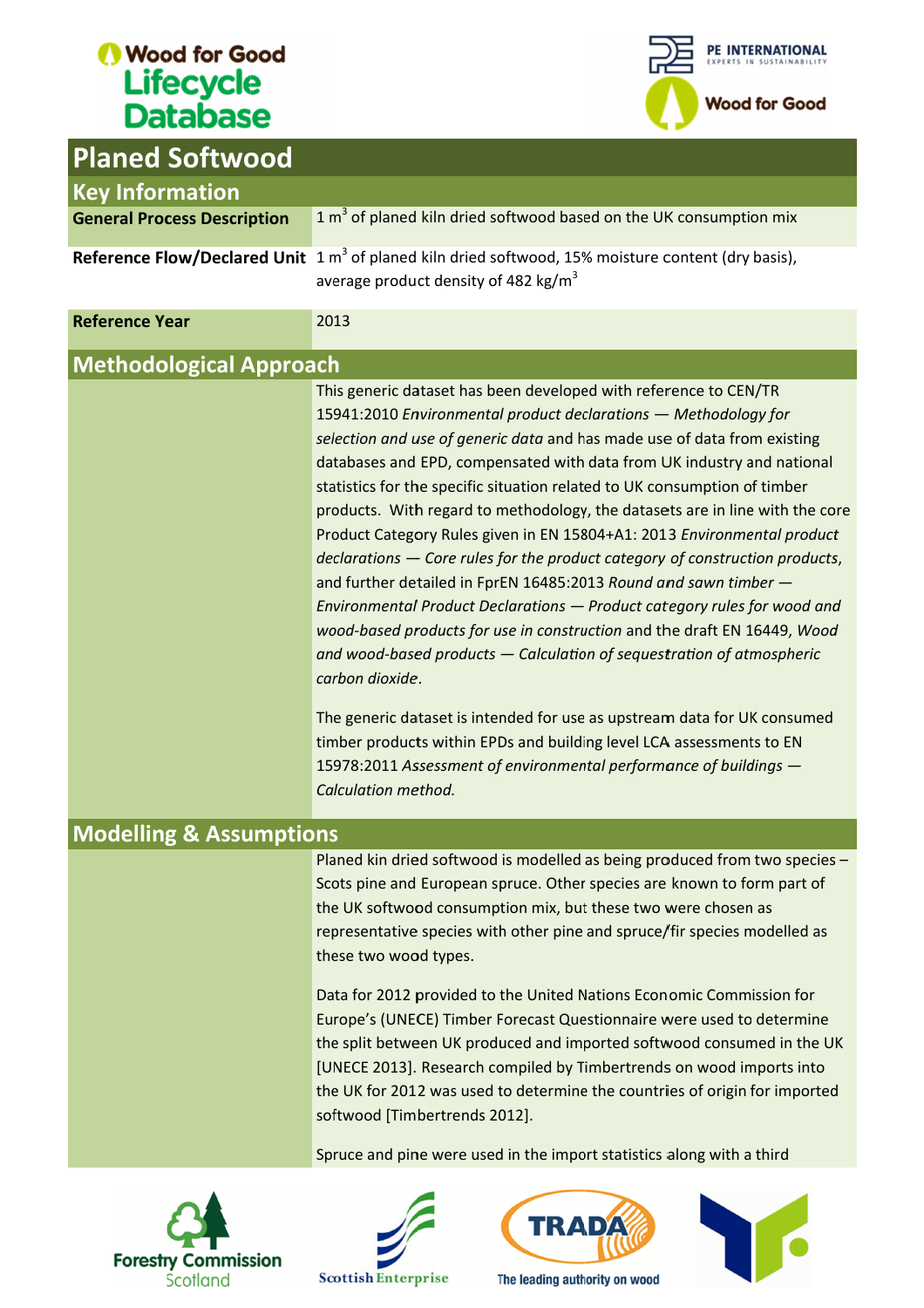

| be calculated.                      | unspecific "coniferous wood" category. Unspecified coniferous wood was<br>split between pine and spruce based on the species split for the nation in<br>question for wood where the species was declared. These statistics also<br>segregated imported softwood into planed and non-planed wood allowing<br>for separate import mixes for planed softwood and non-planed softwood to<br>For reasons of practicality, only countries representing a cumulative total of                                                                                                                                                   |  |
|-------------------------------------|--------------------------------------------------------------------------------------------------------------------------------------------------------------------------------------------------------------------------------------------------------------------------------------------------------------------------------------------------------------------------------------------------------------------------------------------------------------------------------------------------------------------------------------------------------------------------------------------------------------------------|--|
| $3.2%$ .                            | more than 95% of imported planed softwood for spruce and pine were<br>included in the import mix. These figures were scaled up to 100% to account<br>for production in the countries below the 5% cut-off (see Table). For pine<br>products, production from Sweden, Finland, Russia, Latvia, Germany and<br>Canada accounted for 97.6% of imported pine with seven other countries<br>accounting for the remaining 2.4%. For spruce products, production from<br>Sweden, Latvia, Ireland, Finland, Germany and Estonia accounted for 96.8%<br>of imported spruce with nine other countries accounting for the remaining |  |
| <b>Origin/Species</b>               | <b>Percentage of Consumption Mix</b>                                                                                                                                                                                                                                                                                                                                                                                                                                                                                                                                                                                     |  |
| <b>UK Pine</b>                      | 12.8%                                                                                                                                                                                                                                                                                                                                                                                                                                                                                                                                                                                                                    |  |
| <b>UK Spruce</b>                    | 27.8%                                                                                                                                                                                                                                                                                                                                                                                                                                                                                                                                                                                                                    |  |
| <b>Imported Pine</b><br>Of which:   | 17.1%                                                                                                                                                                                                                                                                                                                                                                                                                                                                                                                                                                                                                    |  |
| Sweden                              | 12.2%                                                                                                                                                                                                                                                                                                                                                                                                                                                                                                                                                                                                                    |  |
| Latvia                              | 1.5%                                                                                                                                                                                                                                                                                                                                                                                                                                                                                                                                                                                                                     |  |
| Russia                              | 1.2%                                                                                                                                                                                                                                                                                                                                                                                                                                                                                                                                                                                                                     |  |
| Germany                             | 1.0%                                                                                                                                                                                                                                                                                                                                                                                                                                                                                                                                                                                                                     |  |
| <b>Finland</b>                      | 0.6%                                                                                                                                                                                                                                                                                                                                                                                                                                                                                                                                                                                                                     |  |
| Canada                              | 0.6%                                                                                                                                                                                                                                                                                                                                                                                                                                                                                                                                                                                                                     |  |
| <b>Imported Spruce</b><br>Of which: | 42.3%                                                                                                                                                                                                                                                                                                                                                                                                                                                                                                                                                                                                                    |  |
| Sweden                              | 24.4%                                                                                                                                                                                                                                                                                                                                                                                                                                                                                                                                                                                                                    |  |
| <b>Ireland</b>                      | 4.9%                                                                                                                                                                                                                                                                                                                                                                                                                                                                                                                                                                                                                     |  |
| Latvia                              | 4.7%                                                                                                                                                                                                                                                                                                                                                                                                                                                                                                                                                                                                                     |  |
| Germany                             | 4.0%                                                                                                                                                                                                                                                                                                                                                                                                                                                                                                                                                                                                                     |  |
| <b>Finland</b>                      | 3.1%                                                                                                                                                                                                                                                                                                                                                                                                                                                                                                                                                                                                                     |  |
| Estonia                             | 1.2%                                                                                                                                                                                                                                                                                                                                                                                                                                                                                                                                                                                                                     |  |
|                                     | Forestry practices and tree growth was modelled based on research by the<br>Life Cycle Engineering department (LBP) of the University of Stuttgart and<br>represents typical conditions in Western Europe [LBP 2013]. These generic<br>data were adapted with country-specific energy and fuel inputs. Wood<br>transported from the forest to sawmill was assumed to have an average                                                                                                                                                                                                                                     |  |







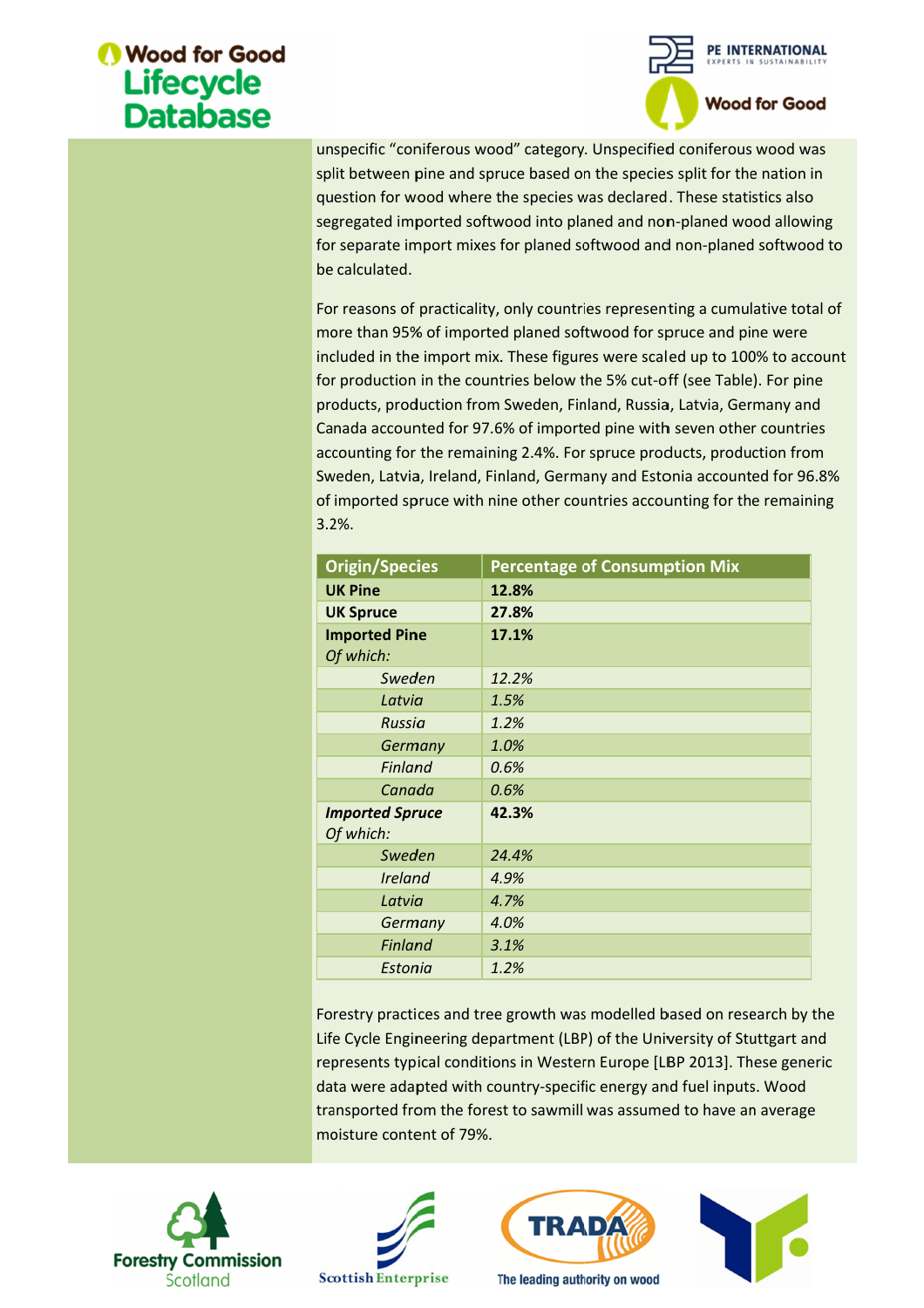

A mean transport distance of 101 km from forest to sawmill is included UK produced wood based on data from UK producers. For imported products a transport distance of 100 km from forest to sawmill has been assumed.

Information from Wood First's industrial partners was used to model UK sawmills. This included information thermal energy and fuel use per  $m^3$  of sawn wood. Sawmills were split into mills with outputs greater than 50,000  $m^3$ , which account for 76% of UK production and mills with production of less than 50,000  $m^3$ , which account for the remaining 24%, with lower production mills modelled as having lower biomass energy usage than larger mills. A mean transport distance of 101 km from forest to sawmill is UK produced wood based on data from UK producers. For imp a transport distance of 100 km from forest to sawmill has beer Information from Wood First's industri A mean transport distance of 101 km from forest to sawmill is included for UK produced wood based on data from UK producers. For imported products a transport distance of 100 km from forest to sawmill has been assumed.<br>In UK produced wood based on data from UK producers. For imported products<br>a transport distance of 100 km from forest to sawmill has been assumed.<br>Information from Wood First's industrial partners was used to model UK<br>sawmill

Average splits of sawn wood, woodchips, sawdust and bark were also provided by UK producers. Sawmill inputs and outputs were allocated to individual sawmill products on the basis of price, with price ranges provided based on research into UK sawmills. Feedstock energy (the inherent energy contained in the wood) and sequestered carbon are allocated on a physical basis to the wood. production and mills with production of less than 50,000 m<sup>3</sup>, which account<br>for the remaining 24%, with lower production mills modelled as having lowe<br>biomass energy usage than larger mills.<br>Average splits of sawn wood, w wood, woodchips, sawdust and bark were also<br>ers. Sawmill inputs and outputs were allocated to<br>ucts on the basis of price, with price ranges provided<br>UK sawmills. Feedstock energy (the inherent energy for the remaining 24%, with lower production mills modelled as having low<br>biomass energy usage than larger mills.<br>Average splits of sawn wood, woodchips, sawdust and bark were also<br>provided by UK producers. Sawmill inputs by UK producers. Sawmill inputs and outputs were allocated to<br>sawmill products on the basis of price, with price ranges provided<br>research into UK sawmills. Feedstock energy (the inherent energy<br>I in the wood) and sequester account for 76% of<br>50,000 m<sup>3</sup>, which a<br>Is modelled as hav<br>is modelled as hav<br>at and bark were allocate<br>with price ranges p<br>ergy (the inherent<br>re allocated on a p<br>imills compiled by<br>longside data for<br>2010] and data fro<br>lit

For import For imported products, sawmill data for European mills compiled by PE International [PE International 2013] were used alongside data for International [PE International 2013] were used alongside data for<br>production in Canada [Natural Resources Canada 2010] and data from CORRIM for the United States [CORRIM 2012]. Splits of sawn woo woodchips, sawdust and bark were gathered from the same sources. International [PE International 2013] were used alongside data for<br>production in Canada [Natural Resources Canada 2010] and data from<br>CORRIM for the United States [CORRIM 2012]. Splits of sawn wood,<br>woodchips, sawdust and For imported products, sawmill data for European mills compiled by PE<br>International [PE International 2013] were used alongside data for<br>production in Canada [Natural Resources Canada 2010] and data from<br>CORRIM for the Uni

The density of the final product has been calculated from information [TRADA 2013], which have been adapted to reflect the moisture content of the final product. [TRADA 2013], which have been adapted to reflect the moisture cont<br>the final product.<br>Data on the average energy demand and energy mix for kilning were

provided by UK producers. These data were used to model the average Data on the average energy demand and energy mix for kilning were<br>provided by UK producers. These data were used to model the average<br>drying energy consumption for UK produced wood. For imported wood<br>kilning data for Europ kilning data for European, Canadian and US production were used [PE International 2013][Natural Resources Canada 2010][CORRIM 2012]. It has International 2013][Natural Resources Canada 2010][CORRIM 2012]. It has<br>been assumed that wood enters the kiln with a moisture content of 60% and Data on the average energy demand and energy mix for kilning were<br>provided by UK producers. These data were used to model the average<br>drying energy consumption for UK produced wood. For imported wood<br>kilning data for Europ has not been modelled. been assumed that wood enters the kiln with a moisture content of 60% and<br>is kiln dried to 15%. Any further drying that may take place after kiln drying<br>has not been modelled.<br>Planing data were based on information on plan sawmills. This included information on the average consumption of power, the mills with outputs greater than 50,000 m<sup>3</sup>, which account for 76% of UK comis mills with outputs greater than 50,000 m<sup>3</sup>, which account for 76% port distance of 101 km from forest to sawmill is included<br>woot based on data from UK producers. For imported pre<br>istance of 100 km from of rest to sawmill has been assume<br>from Wood First's industrial partners was used to mean transport distance of 101 km from forest to sawmill is included to the UK mean transport distance of 100 km from forest to sawmill has been assumed formation from Wood First's industrial partners was used to model UK transport distance of 101 km from forest to sawmill is included for<br>transport distance of 100 km from forest to sawmill is included for<br>ordistance of 100 km from forest to sawmill has been assumed.<br>tion from Wood First's i

Planing data were based on information on planing for European, Canadian and US production [PE International 2013][Natural Resources Canada 2010][CORRIM 2012] with energy and fuel inputs adapted to the co untry production to reflect the fuel mix used. is kiln dried to 15%. Any further drying that may take place after kill<br>has not been modelled.<br>Planing data were based on information on planing for European, C<br>and US production [PE International 2013][Natural Resources C Planing data were based on information on planing for European, Can<br>and US production [PE International 2013][Natural Resources Canada kiln drying<br>, Canadian<br>nada<br>country of

Transport to customer from UK mills was 130 km based on data on the







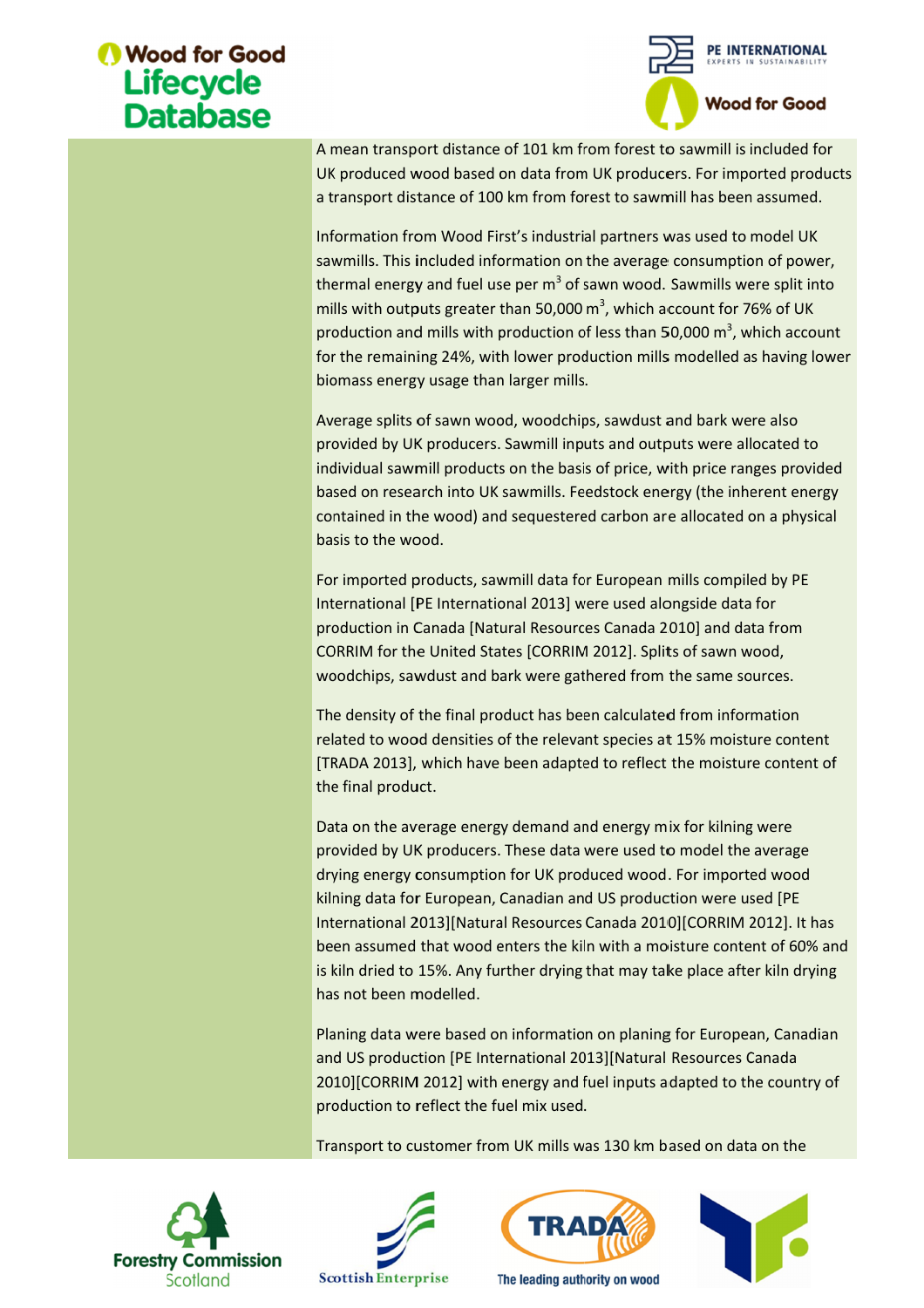

transport of timber construction products [DfT 2005]. For imported products, transport to UK customers was calculated based on: products,

- Truck transport from one of the country's largest sawmills listed in the online Sawmill Database [Sawmill DB 2014] to a large national the online Sawmill Database [Sawmill DB 2014] to a large national<br>port or where no sawmill is listed, from a heavily forested region in the country to a large national port. t from one of the country's largest sawmills I<br>mill Database [Sawmill DB 2014] to a large na<br>no sawmill is listed, from a heavily forested r<br>a large national port.<br>rom the designated port to Hull, Felixstowe,
- Sea transport from the designated port to Hull, Felixstowe, Sea transport from the designated port to Hull, Felixstowe,<br>Southampton or Liverpool (dependent on country of origin)
- Transport of 130 km from port to customer [DfT 2005]

For imported pine average transport is 1658 km by sea and 815 km by road. • Transport of 130 km from port to customer [DfT 2005]<br>For imported pine average transport is 1658 km by sea and 815 km by roa<br>For imported spruce, average transport is 1037 km by sea and 698 km by road. orted pine average transport is 1658 km by sea and 815 km by road.<br>
orted spruce, average transport is 1037 km by sea and 698 km by<br>
use and maintenance have not been included due to the wide range<br>
tial uses and consequen

Product use and maintenance have not been included due to the wide range of potential uses and consequently the high level of uncertainty surrounding<br>this stage of the lifecycle.<br>End-of-life data are provided for three scenarios: 100% of wood waste to this stage of the lifecycle. For imported spruce, average transport is 1037 km by sea and 698 km by<br>road.<br>Product use and maintenance have not been included due to the wide range<br>of potential uses and consequently the high level of uncertainty surroun

End-of-life data are provided for three scenarios: 100% of wood waste to this stage of the lifecycle.<br>End-of-life data are provided for three scenarios: 100% of wood waste to<br>recycling, 100% of wood waste to incineration with energy recovery and 100% of wood waste to landfill. Wood transport distances to landfill and<br>recycling of 25km and 21km were taken from survey data related to recycling of 25km and 21km were taken from survey data related to construction end of life practices in the UK compiled by BRE [BRE 2013]. recycling, 100% of wood waste to incineration with energy recovery and<br>100% of wood waste to landfill. Wood transport distances to landfill and<br>recycling of 25km and 21km were taken from survey data related to<br>construction on average transport to one of an estimated 25 suitable biomass or wasteto--energy plants. construction end of life practices in the UK compiled by BRE [BRE 2013].<br>Transport to wood energy recovery plants was estimated to be 46km based<br>on average transport to one of an estimated 25 suitable biomass or waste-<br>torecycling, 100% of wood waste to incineration with energy recovery and<br>100% of wood waste to landfill. Wood transport distances to landfill and<br>recycling of 25km and 21km were taken from survey data related to<br>construction transport of timber construction products [DfT 2005]. For imported<br>
orducts, transport to UK customers was calculated based on:<br>
• Truck transport from one of the country's largest sawmills listed in<br>
the online Sawmill Da

Landfill gas production is modelled based on the MELMod model for landfill emissions in the UK. The values used in this project take into account improvements to the assumptions regarding organic carbon degradation suggested by Eunomia as a result of their review of MELMod for DEFRA emissions in the UK. The values used in this project take into account<br>improvements to the assumptions regarding organic carbon degradation<br>suggested by Eunomia as a result of their review of MELMod for DEFRA<br>[Eunomia 2011 an organic carbon conversion of 38.5% has been calculated. The landfill gas is assumed to have a 50:50 methane to carbon dioxide ratio by volume. The<br>landfill is assumed to be a modern "Type 3" landfill (large modern landfill landfill is assumed to be a modern "Type 3" landfill (large modern landfill with comprehensive gas collection) with a landfill gas extraction efficiency of 50%. Landfill gas production is modelled based on the MELMod model for landfill<br>emissions in the UK. The values used in this project take into account<br>improvements to the assumptions regarding organic carbon degradation<br>suggest transport of timeler construction products (DfT 2005). For imported products, transport to UK customers was calculated based on:<br>
• Truck transport from one of the country's largest sawmills listed in<br>
the online Sawmill D Truck transport from one of the country's largest sawmills listed<br>the online Sawmill is lakades [Sawmill 10 a 2014] to a large national<br>port or where no sawmill is listed, from a heavily forested region<br>the country to a la transport to UK customers was calculated based on:<br>
uck transport from one of the country's largest sawmills lis<br>
e online Sawmill Database [Sawmill 108 2014] to a large nat<br>
or o two twere no sawmill is listed, from a hea suggested by Eunomia as a result of their review of MELMod for DEFRA<br>[Eunomia 2011]. Using typical values for cellulose, hemicellulose and lignin,<br>an organic carbon conversion of 38.5% has been calculated. The landfill gas landfill is assumed to be a modern "Type 3" landfill (large modern landfill<br>with comprehensive gas collection) with a landfill gas extraction efficiency of<br>50%.<br>Wood waste sent for recycling is assumed to be used as woodch for cellulose, hemicellulose and lignicarbon conversion of 38.5% has been calculated. The landfill gate to have a 50:50 methane to carbon dioxide ratio by volume. This sumed to be a modern "Type 3" landfill (large modern l

Wood waste sent for recycling is assumed to be used as woodchips and is with comprehensive gas collection) with a landfill gas extraction efficiency of<br>50%.<br>Wood waste sent for recycling is assumed to be used as woodchips and is<br>assigned credits related to the avoided production of woodchips f softwood.









The leading authority on wood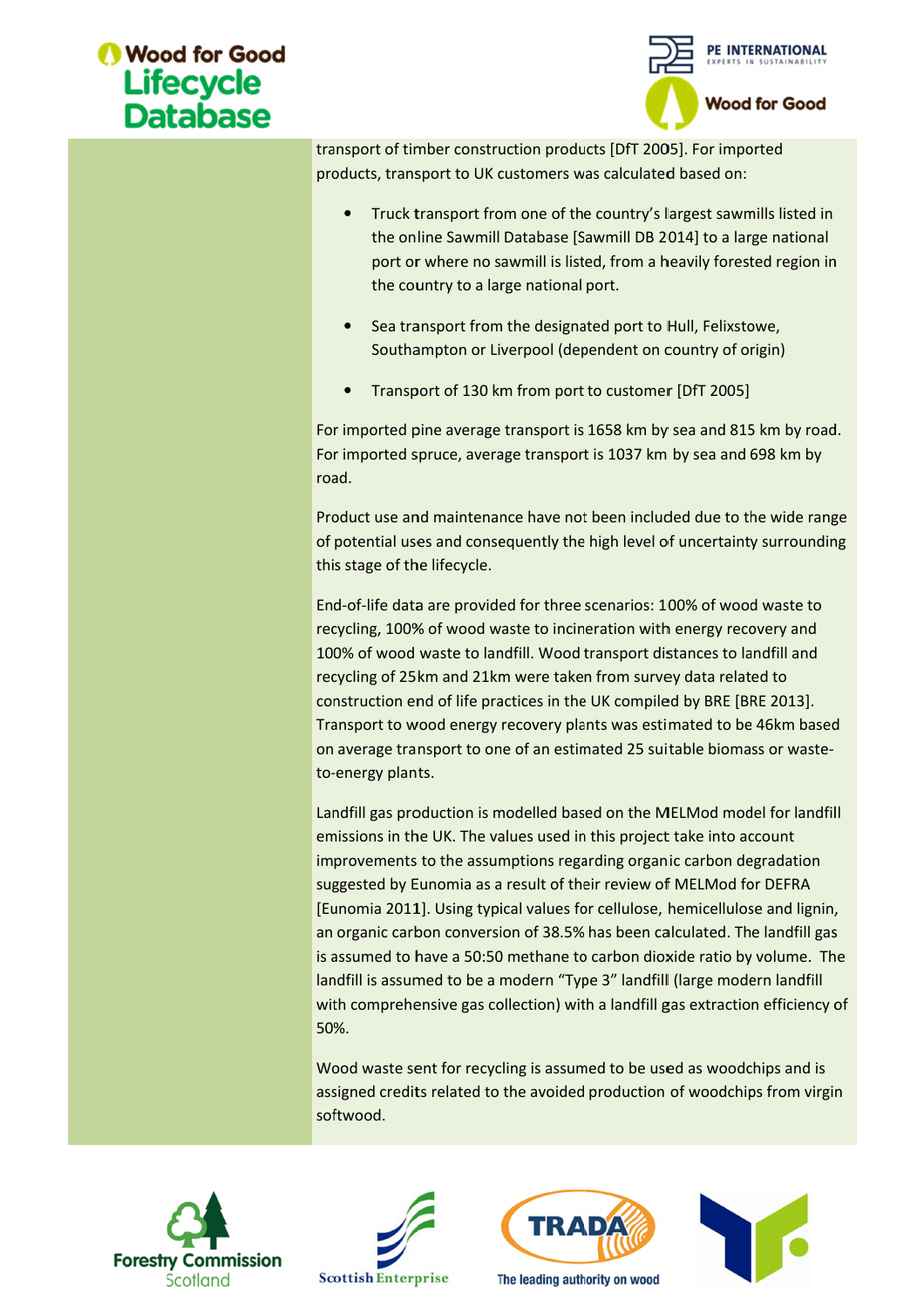

**Environmental Parameters Derived from the LCA** 

## Production & Distribution (Cradle-to-Site)

| <b>Environmental Parameters Derived from the LCA</b>                                                              |                            |                                |                                                             |  |  |  |  |
|-------------------------------------------------------------------------------------------------------------------|----------------------------|--------------------------------|-------------------------------------------------------------|--|--|--|--|
| <b>Production &amp; Distribution (Cradle-to-Site)</b>                                                             |                            |                                |                                                             |  |  |  |  |
| <b>Parameters describing environmental impacts</b>                                                                | <b>Units</b>               | <b>Production</b><br>$(A1-A3)$ | <b>Distribution and</b><br><b>Installation</b><br>$(A4-A5)$ |  |  |  |  |
| <b>Global Warming Potential</b>                                                                                   | kg CO <sub>2</sub> eq.     | $-646$                         | 21.8                                                        |  |  |  |  |
| <b>Ozone Depletion Potential</b>                                                                                  | kg CFC11 eq.               | 4.06E-09                       | $7.6E-11$                                                   |  |  |  |  |
| <b>Acidification Potential</b>                                                                                    | kg SO2 eq.                 | 0.755                          | 0.218                                                       |  |  |  |  |
| <b>Eutrophication Potential</b>                                                                                   | kg PO4 eq.                 | 0.131                          | 0.0306                                                      |  |  |  |  |
| <b>Photochemical Ozone Creation Potential</b>                                                                     | kg Ethene eq.              | 0.0638                         | $-0.0152$                                                   |  |  |  |  |
| <b>Abiotic Depletion Potential (Elements)</b>                                                                     | kg Sb eq.                  | 1.05E-05                       | $6.2E - 07$                                                 |  |  |  |  |
| <b>Abiotic Depletion Potential (Fossil)</b>                                                                       | <b>MJ</b>                  | 1750                           | 290                                                         |  |  |  |  |
| <b>Parameters describing primary energy</b>                                                                       | <b>Units</b>               | <b>Production</b><br>$(A1-A3)$ | <b>Distribution and</b><br><b>Installation</b><br>$(A4-A5)$ |  |  |  |  |
| Use of renewable primary energy excluding renewable<br>primary energy resources used as raw materials             | MJ, net<br>calorific value | 1060                           | 6.51                                                        |  |  |  |  |
| Use of renewable primary energy resources used as raw<br>materials                                                | MJ, net<br>calorific value | 8080                           | $\mathbf 0$                                                 |  |  |  |  |
| Total use of renewable primary energy resources                                                                   | MJ, net<br>calorific value | 9140                           | 6.51                                                        |  |  |  |  |
| Use of non-renewable primary energy excluding non-<br>renewable primary energy resources used as raw<br>materials | MJ, net<br>calorific value | 2130                           | 291                                                         |  |  |  |  |
| Use of non-renewable primary energy resources used as<br>raw materials                                            | MJ, net<br>calorific value | $\mathbf{0}$                   | $\mathbf{0}$                                                |  |  |  |  |
| Total use of non-renewable primary energy resources                                                               | MJ, net<br>calorific value | 2130                           | 291                                                         |  |  |  |  |
| Use of secondary material                                                                                         | kg                         | $\mathbf{0}$                   | $\overline{0}$                                              |  |  |  |  |
| Use of renewable secondary fuels                                                                                  | MJ, net<br>calorific value | $\bf{0}$                       | $\mathbf 0$                                                 |  |  |  |  |
| Use of non-renewable secondary fuels                                                                              | MJ, net<br>calorific value | $\mathbf 0$                    | $\overline{0}$                                              |  |  |  |  |
| Net use of fresh water                                                                                            | m <sup>3</sup>             | 0.801                          | 0.00516                                                     |  |  |  |  |
| Other environmental information describing waste<br>categories                                                    | <b>Units</b>               | <b>Production</b><br>$(A1-A3)$ | <b>Distribution and</b><br><b>Installation</b><br>$(A4-A5)$ |  |  |  |  |
| <b>Hazardous waste disposed</b>                                                                                   | kg                         | 0.162                          | 4.87E-04                                                    |  |  |  |  |
| Non-hazardous waste disposed                                                                                      | kg                         | 2.14                           | 0.0202                                                      |  |  |  |  |
| <b>Radioactive waste disposed</b>                                                                                 | kg                         | 0.155                          | 3.39E-04                                                    |  |  |  |  |
| Other environmental information describing output<br>flows                                                        | <b>Units</b>               | <b>Production</b><br>$(A1-A3)$ | <b>Distribution and</b><br><b>Installation</b><br>$(A4-A5)$ |  |  |  |  |
| <b>Components for re-use</b>                                                                                      | kg                         | $\mathbf{0}$                   | $\mathbf{0}$                                                |  |  |  |  |
| <b>Materials for recycling</b>                                                                                    | kg                         | $\mathbf 0$                    | 0                                                           |  |  |  |  |
| <b>Materials for energy recovery</b>                                                                              | kg                         | $\boldsymbol{0}$               | $\mathbf{0}$                                                |  |  |  |  |
| <b>Exported energy</b>                                                                                            | MJ per energy<br>carrier   | $\mathbf 0$                    | 0                                                           |  |  |  |  |







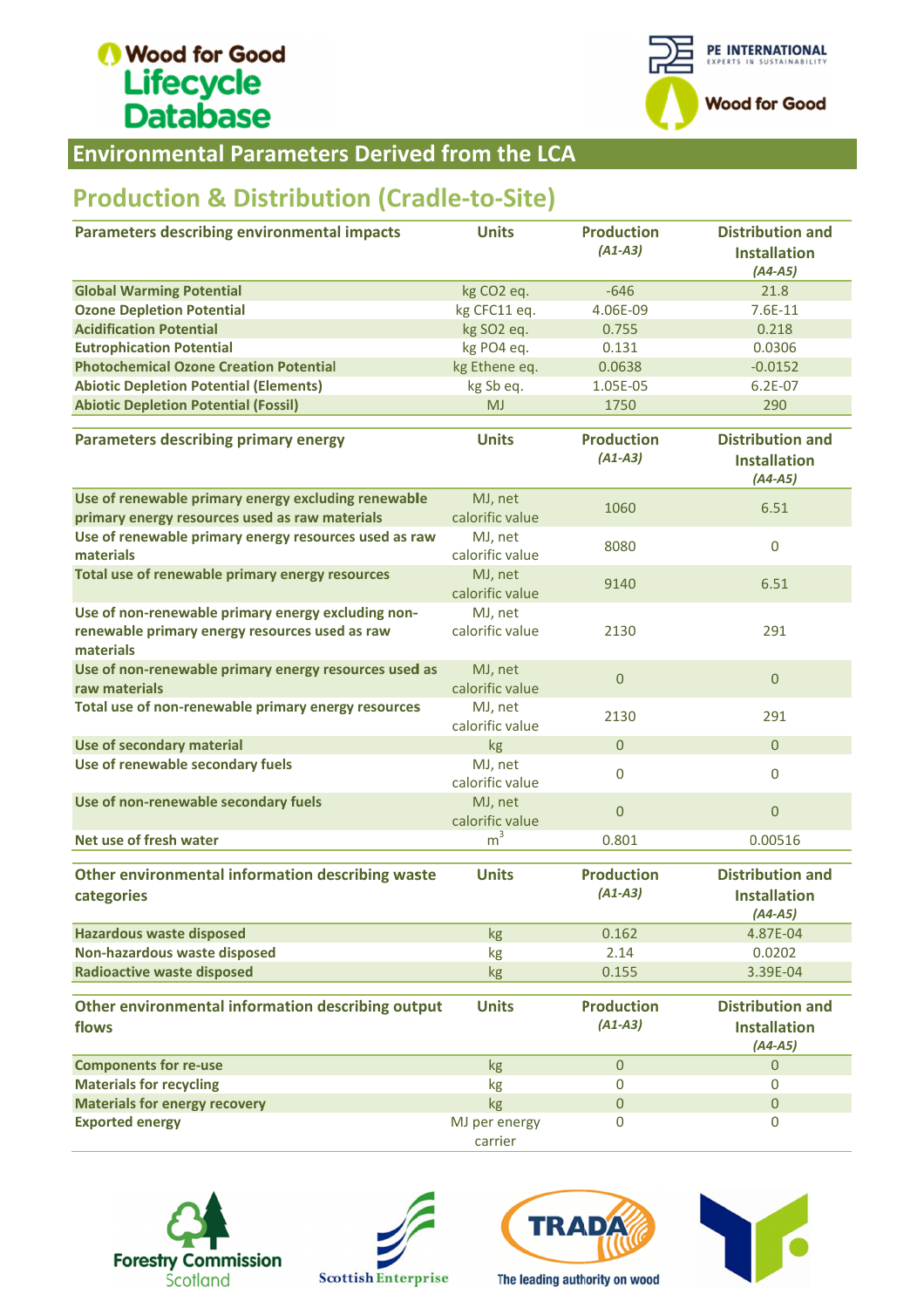

#### **Environmental Parameters Derived from the LCA**

### End End-of-Life

| 100% Recycling<br><b>Parameters describing</b><br><b>Units</b>                                                 | 100% Energy     | 100% Landfill               |  |
|----------------------------------------------------------------------------------------------------------------|-----------------|-----------------------------|--|
| environmental impacts                                                                                          | <b>Recovery</b> |                             |  |
| End-of-Life<br>End-of-Life<br>Material and                                                                     | Material and    | End-of-Life<br>Material and |  |
| Processing<br>Processing<br>Energy                                                                             | Energy          | Processing<br>Energy        |  |
| $(C1-C4)$<br>$(C1-C4)$<br>Credits                                                                              | Credits         | $(C1-C4)$<br>Credits        |  |
| (D)                                                                                                            | (D)             | (D)                         |  |
| <b>Global Warming Potential</b><br>802<br>803<br>kg CO <sub>2</sub> eq.<br>$-11$                               | $-565$          | 938<br>$-79.5$              |  |
| <b>Ozone Depletion Potential</b><br>$2.43E-10$<br>kg CFC11 eq.<br>$-3E-10$<br>$2.44E-10$                       | $-2.4E - 08$    | 3.56E-10<br>$-4.8E-09$      |  |
| <b>Acidification Potential</b><br>kg SO <sub>2</sub> eg.<br>0.0438<br>$-0.0551$<br>0.778                       | $-1.47$         | 1.52<br>$-0.273$            |  |
| <b>Eutrophication Potential</b><br>0.00712<br>$-0.0102$<br>0.154<br>kg PO4 eq.                                 | $-0.13$         | 0.106<br>$-0.0229$          |  |
| <b>Photochemical Ozone Creation</b><br>kg Ethene<br>0.00183<br>$-0.00267$<br>0.0783<br><b>Potential</b><br>eq. | $-0.0908$       | 0.229<br>$-0.0155$          |  |
| <b>Abiotic Depletion Potential</b><br>kg Sb eq.<br>3.72E-07<br>$-2.2E-07$<br>3.90E-07<br>(Elements)            | $-1.4E - 05$    | $6.59E-06$<br>$-2.3E - 06$  |  |
| <b>Abiotic Depletion Potential</b><br><b>MJ</b><br>259<br>282<br>$-143$<br>(Fossil)                            | $-7870$         | 688<br>$-1020$              |  |

| <b>End-of-Life</b>                                                                                                  |                               |                                        |                                                 |                                |                                                      |                                        |                                                        |  |
|---------------------------------------------------------------------------------------------------------------------|-------------------------------|----------------------------------------|-------------------------------------------------|--------------------------------|------------------------------------------------------|----------------------------------------|--------------------------------------------------------|--|
| <b>Parameters describing</b><br>environmental impacts                                                               | <b>Units</b>                  | 100% Recycling                         |                                                 | 100% Energy<br><b>Recovery</b> |                                                      | 100% Landfill                          |                                                        |  |
|                                                                                                                     |                               | End-of-Life<br>Processing<br>$(C1-C4)$ | <b>Material and</b><br>Energy<br>Credits<br>(D) | Processing<br>$(C1-C4)$        | End-of-Life Material and<br>Energy<br>Credits<br>(D) | End-of-Life<br>Processing<br>$(C1-C4)$ | <b>Material and</b><br>Energy<br>Credits<br>(D)        |  |
| <b>Global Warming Potential</b>                                                                                     | kg CO <sub>2</sub> eq.        | 802                                    | $-11$                                           | 803                            | $-565$                                               | 938                                    | $-79.5$                                                |  |
| <b>Ozone Depletion Potential</b>                                                                                    | kg CFC11 eq.                  | 2.43E-10                               | $-3E-10$                                        | 2.44E-10                       | $-2.4E-08$                                           | 3.56E-10                               | $-4.8E-09$                                             |  |
| <b>Acidification Potential</b>                                                                                      | kg SO2 eq.                    | 0.0438                                 | $-0.0551$                                       | 0.778                          | $-1.47$                                              | 1.52                                   | $-0.273$                                               |  |
| <b>Eutrophication Potential</b>                                                                                     | kg PO4 eq.                    | 0.00712                                | $-0.0102$                                       | 0.154                          | $-0.13$                                              | 0.106                                  | $-0.0229$                                              |  |
| <b>Photochemical Ozone Creation</b><br><b>Potential</b>                                                             | kg Ethene<br>eq.              | 0.00183                                | $-0.00267$                                      | 0.0783                         | $-0.0908$                                            | 0.229                                  | $-0.0155$                                              |  |
| <b>Abiotic Depletion Potential</b><br>(Elements)                                                                    | kg Sb eq.                     | 3.72E-07                               | $-2.2E-07$                                      | 3.90E-07                       | $-1.4E-05$                                           | 6.59E-06                               | $-2.3E-06$                                             |  |
| <b>Abiotic Depletion Potential</b><br>(Fossil)                                                                      | <b>MJ</b>                     | 259                                    | $-143$                                          | 282                            | $-7870$                                              | 688                                    | $-1020$                                                |  |
| <b>Parameters describing</b><br>environmental impacts                                                               | <b>Units</b>                  |                                        | <b>100% Recycling</b>                           |                                | 100% Energy<br><b>Recovery</b>                       |                                        | 100% Landfill                                          |  |
|                                                                                                                     |                               | End-of-Life<br>Processing<br>$(C1-C4)$ | <b>Material and</b><br>Energy<br>Credits<br>(D) | Processing<br>$(C1-C4)$        | End-of-Life Material and<br>Energy<br>Credits<br>(D) | End-of-Life<br>Processing<br>$(C1-C4)$ | <b>Material and</b><br><b>Energy</b><br>Credits<br>(D) |  |
| Use of renewable primary energy<br>excluding renewable primary<br>energy resources used as raw<br>materials         | MJ, net<br>calorific<br>value | 4.39                                   | $-4.61$                                         | 8080                           | $-374$                                               | 22.5                                   | $-73.5$                                                |  |
| Use of renewable primary energy<br>resources used as raw materials                                                  | MJ, net<br>calorific<br>value | $-8080$                                | $-8080$                                         | $-8080$                        | $\overline{0}$                                       | $\mathbf 0$                            | $\mathbf{0}$                                           |  |
| <b>Total use of renewable primary</b><br>energy resources                                                           | MJ, net<br>calorific<br>value | $-8070$                                | $-4.61$                                         | 4.41                           | $-374$                                               | 22.5                                   | $-73.5$                                                |  |
| Use of non-renewable primary<br>energy excluding non-renewable<br>primary energy resources used as<br>raw materials | MJ, net<br>calorific<br>value | 273                                    | $-159$                                          | 295                            | $-9260$                                              | 707                                    | $-1290$                                                |  |
| Use of non-renewable primary<br>energy resources used as raw<br>materials                                           | MJ, net<br>calorific<br>value | 0                                      | $\mathbf 0$                                     | $\mathbf 0$                    | $\mathbf 0$                                          | $\mathbf 0$                            | $\mathbf 0$                                            |  |
| <b>Total use of non-renewable</b><br>primary energy resources                                                       | MJ, net<br>calorific<br>value | 273                                    | $-159$                                          | 295                            | $-9260$                                              | 707                                    | $-1290$                                                |  |
| Use of secondary material                                                                                           | kg                            | 0                                      | 482                                             | 0                              | $\mathbf 0$                                          | $\boldsymbol{0}$                       | 0                                                      |  |
| Use of renewable secondary fuels                                                                                    | MJ, net<br>calorific<br>value | 0                                      | $\boldsymbol{0}$                                | $\boldsymbol{0}$               | $\mathbf{0}$                                         | $\mathbf{0}$                           | $\mathbf{0}$                                           |  |
| Use of non-renewable secondary<br>fuels                                                                             | MJ, net<br>calorific<br>value | 0                                      | $\mathbf 0$                                     | 0                              | 0                                                    | $\bf{0}$                               | $\bf{0}$                                               |  |
| Net use of fresh water                                                                                              | m <sup>3</sup>                | 0.0224                                 | $-0.0184$                                       | 0.513                          | $-1.55$                                              | $-0.45$                                | $-0.304$                                               |  |